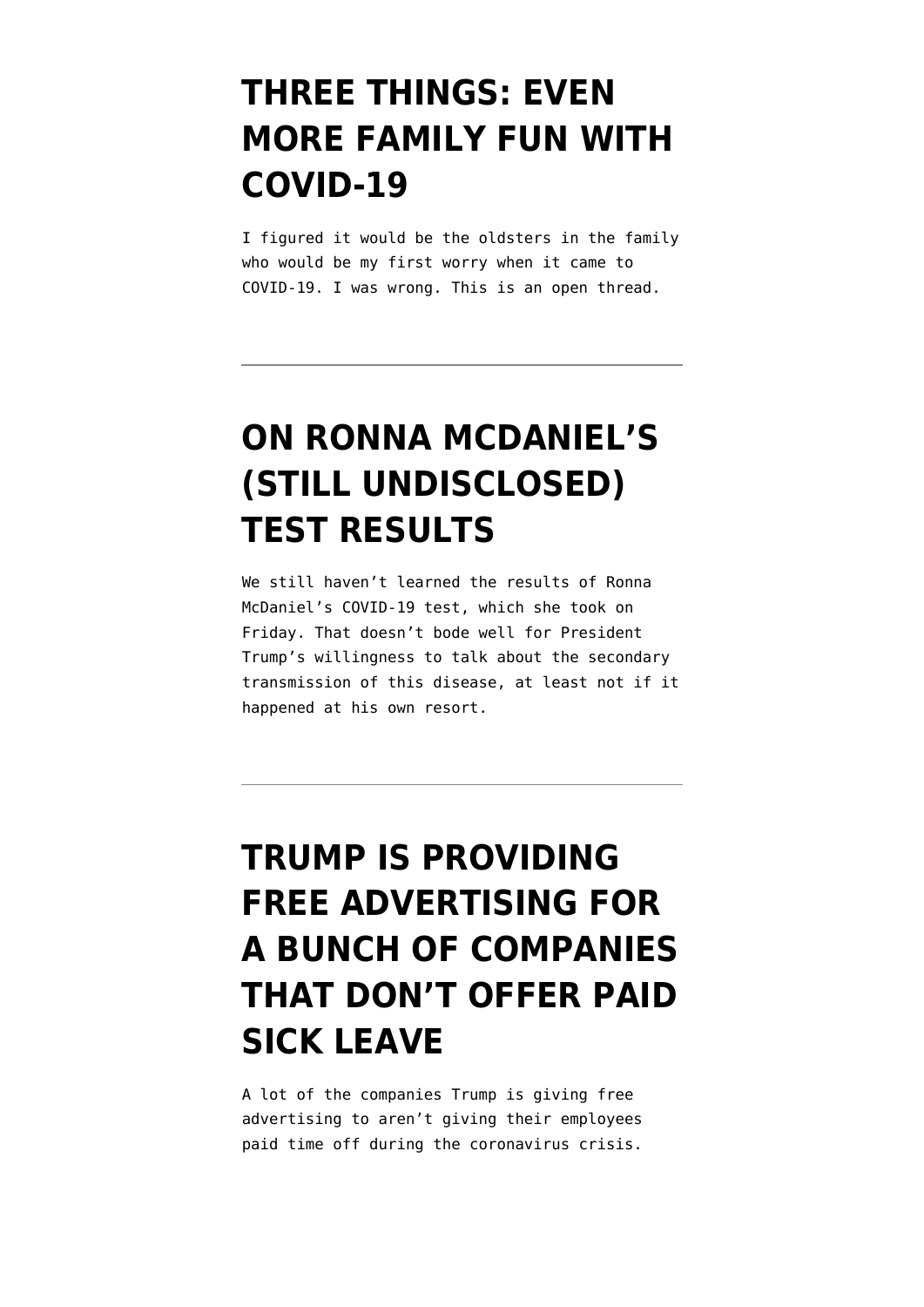### **[MEANWHILE, OVER AT](https://www.emptywheel.net/2020/03/15/meanwhile-over-at-foggy-bottom/) [FOGGY BOTTOM](https://www.emptywheel.net/2020/03/15/meanwhile-over-at-foggy-bottom/)**

It's rough being a career member of the US State Department workforce in the Donald Trump era. These days, there's a new rule: don't do anything to make the guy in the room with no corners look bad. This is becoming increasingly hard for anyone to follow.

# **[TRUMP'S CUSTOMS AND](https://www.emptywheel.net/2020/03/15/trumps-customs-and-border-protection-just-created-hundreds-of-new-covid-19-superspreaders/) [BORDER PROTECTION](https://www.emptywheel.net/2020/03/15/trumps-customs-and-border-protection-just-created-hundreds-of-new-covid-19-superspreaders/) [JUST CREATED](https://www.emptywheel.net/2020/03/15/trumps-customs-and-border-protection-just-created-hundreds-of-new-covid-19-superspreaders/) [HUNDREDS OF NEW](https://www.emptywheel.net/2020/03/15/trumps-customs-and-border-protection-just-created-hundreds-of-new-covid-19-superspreaders/) [COVID-19](https://www.emptywheel.net/2020/03/15/trumps-customs-and-border-protection-just-created-hundreds-of-new-covid-19-superspreaders/) [SUPERSPREADERS](https://www.emptywheel.net/2020/03/15/trumps-customs-and-border-protection-just-created-hundreds-of-new-covid-19-superspreaders/)**

Cutoms and Border Protection completely botched the rollout of Trump's new "screening" of passengers returning from Europe. At least thirteen airports reported delays of 3-7 hours to clear Customs. During these delays, passengers were standing shoulder to shoulder, likely spreading a virus that can be very contagious even when the carrier shows no symptoms.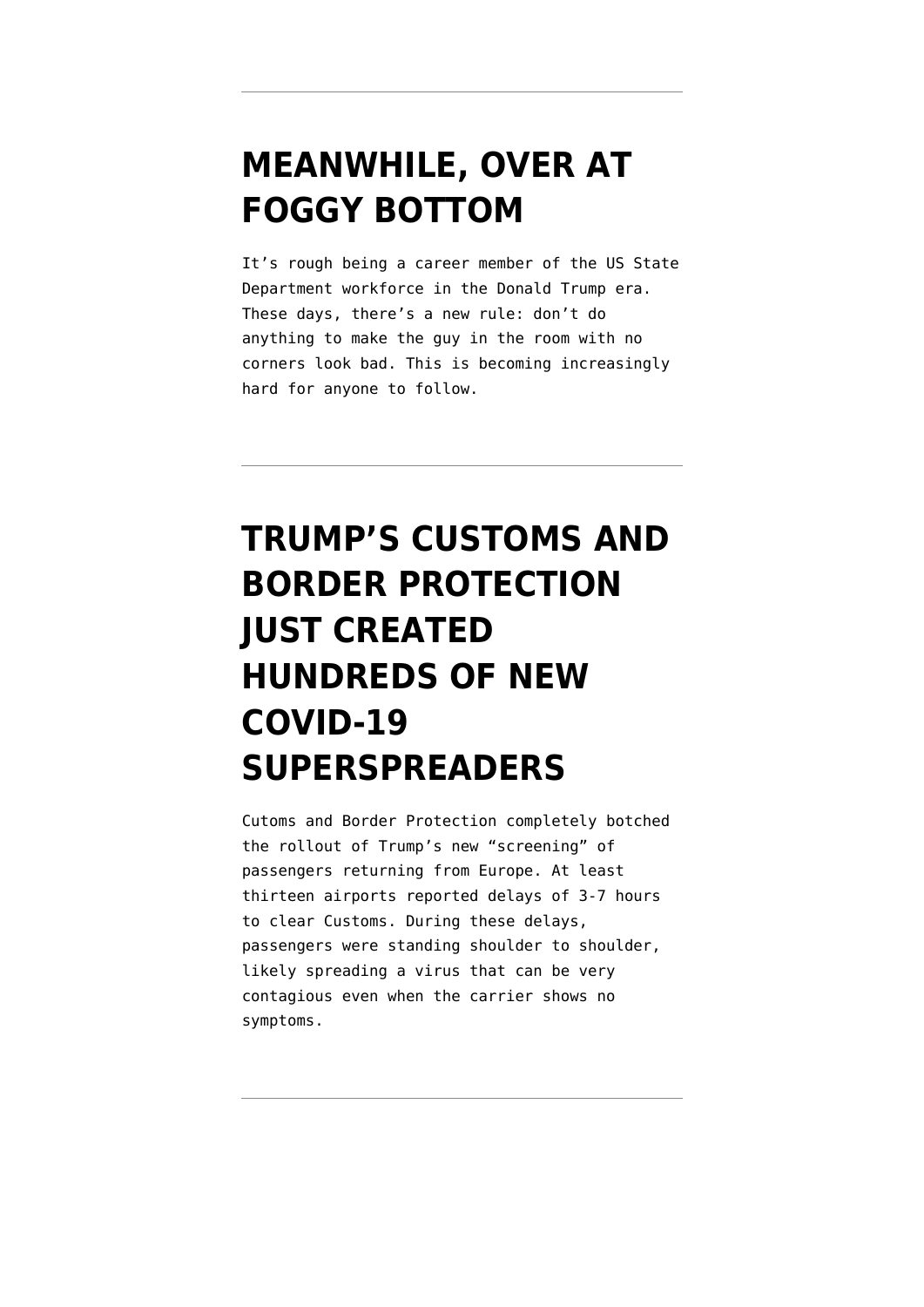## **[THREE THINGS: GOOD](https://www.emptywheel.net/2020/03/13/three-things-good-family-news-bad-covid-19-news/) [\(FAMILY\) NEWS, BAD](https://www.emptywheel.net/2020/03/13/three-things-good-family-news-bad-covid-19-news/) [\(COVID-19\) NEWS](https://www.emptywheel.net/2020/03/13/three-things-good-family-news-bad-covid-19-news/)**

Good news: my kid tested positive for strep. Bad news: COVID-19 is still on the march, and we have some Swedish Death Cleaning to do.

### **[WE ARE IN A LIMINAL](https://www.emptywheel.net/2020/03/12/we-are-in-a-liminal-space-in-the-covid-19-outbreak/) [SPACE IN THE COVID-19](https://www.emptywheel.net/2020/03/12/we-are-in-a-liminal-space-in-the-covid-19-outbreak/) [OUTBREAK](https://www.emptywheel.net/2020/03/12/we-are-in-a-liminal-space-in-the-covid-19-outbreak/)**

We now enter the liminal space where public awareness of the severity of the COVID-19 outbreak is reaching most of the US population. Important measures for social distancing are now coming into place. How we act in the time while the outbreak gets even worse and we eventually reach the point of lowering the rate of new infections will have a huge impact on many lives. Please think about how you can help someone who needs it.

### **[THREE THINGS: MORE](https://www.emptywheel.net/2020/03/11/three-things-more-family-fun-with-covid-19/) [FAMILY FUN WITH](https://www.emptywheel.net/2020/03/11/three-things-more-family-fun-with-covid-19/) [COVID-19](https://www.emptywheel.net/2020/03/11/three-things-more-family-fun-with-covid-19/)**

COVID-19 makes family discussions interesting. Challenging, even. I never expected to have to tell one of my kids not to come home.